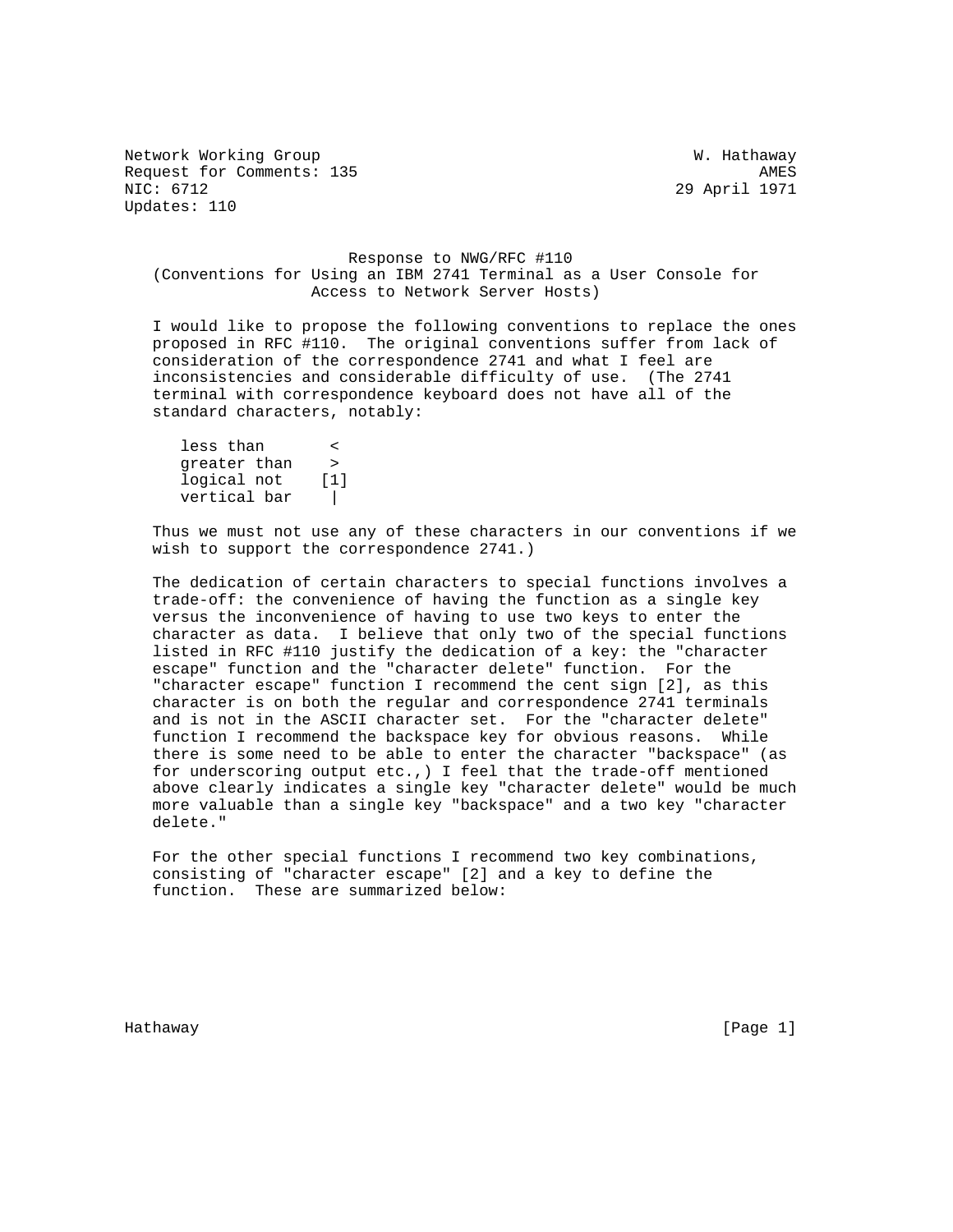| character escape  |  | $\lceil 2 \rceil$    |  |
|-------------------|--|----------------------|--|
| character delete  |  | backspace            |  |
| system delete     |  | 1215                 |  |
| line delete       |  | $[2]$ # or $[2]$ #NL |  |
| logical line end  |  | 121;                 |  |
| line continuation |  | $12$ $NL$            |  |
| ASCII control     |  | 121@                 |  |

 The option in "line delete" is to allow the user to enter a new line (NL) immediately after the "line delete" to line up margins without entering a null line; to enter a null line after a "line delete" would require two NL characters.

 The two new functions defined above, "line continuation" and "ASCII control," are used as follows. The "line continuation" is used to enter a line which is longer than the 2741 carriage (or the margin placement) will permit. It can be looked on as the complement of the "logical line end" in that is allows you to enter one logical line on several physical lines.

 The use of the "ASCII control" function requires some background. There are of course many characters in ASCII which are keyed as combinations of "control" and another key. The "character escape" function may be used to handle these control characters as follows: a "character escape" followed by a letter will be the equivalent of the ASCII "control" "letter", written as Xc (where X is the letter). This will greatly simplify the conventions for users, as they will simply key "[2]A" where they are used to using Ac and so forth. For completeness, however, there needs to be a way to key the additional control characters which require both "control" and "shift" in addition to a letter (such as ESC, which is SHIFT Mc). Further it is desirable that a more mnemonic system be provided for the non- Teletype user, who knows he wants a LF but does not know that it is a Jc. To satisfy both of these needs I recommend the "ASCII control" special function, which is used to enter any of the ASCII control character as "[2]@" followed by the standard two or three character abbreviation. Thus "escape" would be [2]@ESC, "line feed" would be [2]@LF, and so forth. The use of the variable length abbreviation does not introduce any ambiguity, although from an implementation standpoint it may be advantageous to use the two character abbreviation proposed in RFC #110.

 Finally we must be able to enter the eight ASCII graphics which do not appear on either 2741 terminal, as well as the "cent sign" and "backspace" themselves (without their special functions). For these I recommend the following:

Hathaway [Page 2]